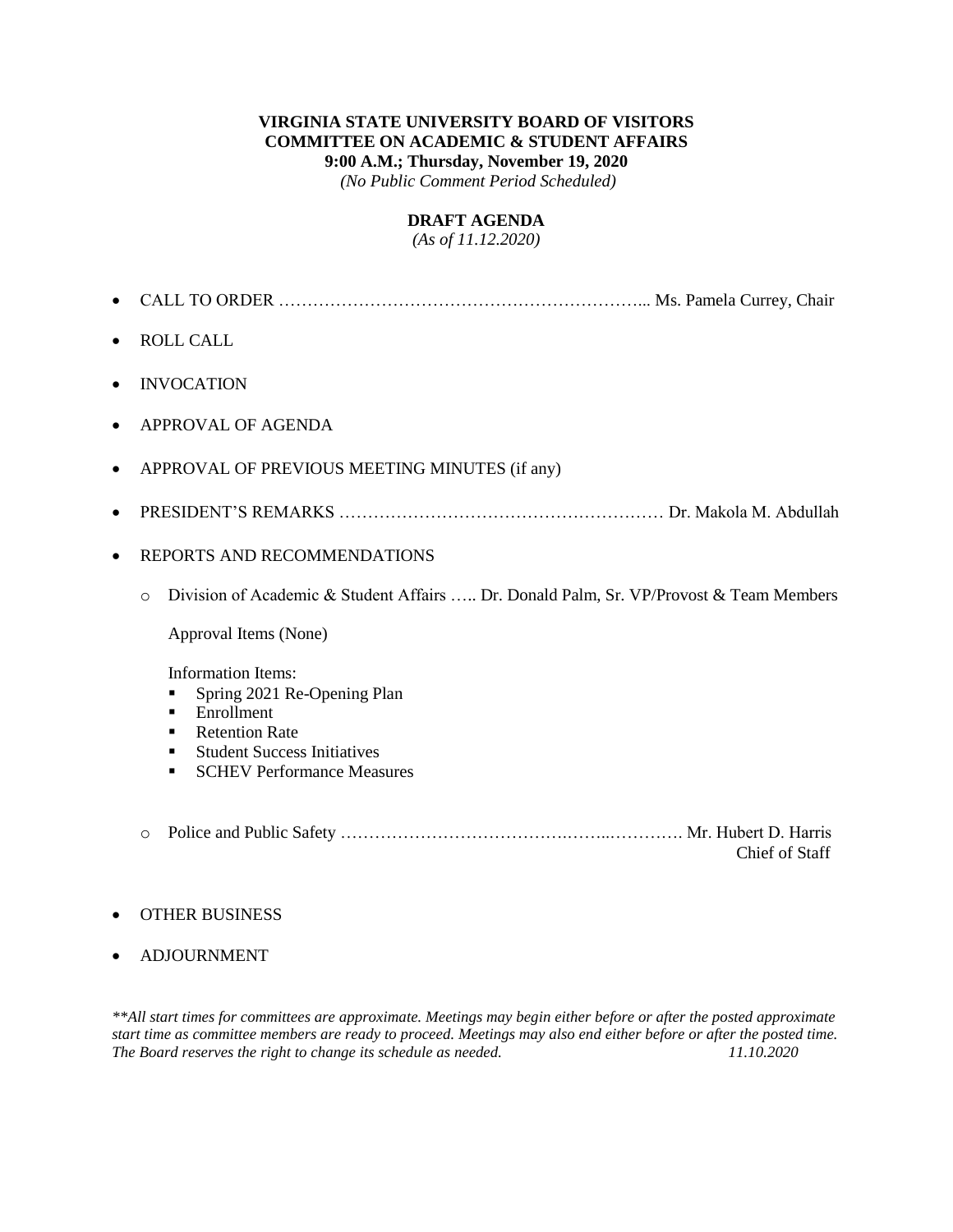#### **VIRGINIA STATE UNIVERSITY BOARD OF VISITORS ELECTRONIC ACADEMIC & STUDENT AFFAIRS COMMITTEE APPROVED MEETING MINUTES 9:00 AM; Thursday, November 19, 2020**

#### **CALL TO ORDER**

Ms. Pamela Currey, Chair, called the Electronic Academic and Student Affairs Committee meeting to order at approximately 9:00 a.m. The meeting was held via Cisco Web Ex.

#### **ROLL CALL**

A quorum was present.

*Committee Members Present:*  Ms. Pamela Currey, Chair Dr. Christine Darden Mr. Charlie Hill Mr. William Murray Mr. Xavier Richardson Mr. Wayne Turnage *(absent)* Mr. Gregory Whirley Mr. Huron Winstead, Rector Dr. Ceslav Ciobanu, Faculty Representative to the Board Mr. Kameron Gray, Student Representative to the Board

#### *Administration Present:*

Dr. Makola M. Abdullah, President Dr. Donald Palm, Provost/Sr. Vice President for Academic and Student Affairs Mr. Hubert Harris, Chief of Staff Mr. Rodney Hall, Associate Vice President, Enrollment Management Mrs. Regina Barnett-Tyler, Interim Associate Vice President, Student Success and Engagement Dr. Tia Minnis, Assoc. Vice Provost/Ex. Dir., Office of Institutional Planning and Effectiveness Mr. Kevin Davenport, Vice President for Finance & Administration/Chief Financial Officer Dr. Annie C. Redd, Special Assistant to the President and Board Liaison

*Legal Counsel Present:*  Ms. Deb Love, Office of the State Attorney General

*Other Attendees:*  Ms. Cynthia D. Baker, Student Success and Engagement Ms. Danika Clemmons, Student Health Services Ms. Yourdonus James, Conference Services Mr. Travis Edmonds, Technology Services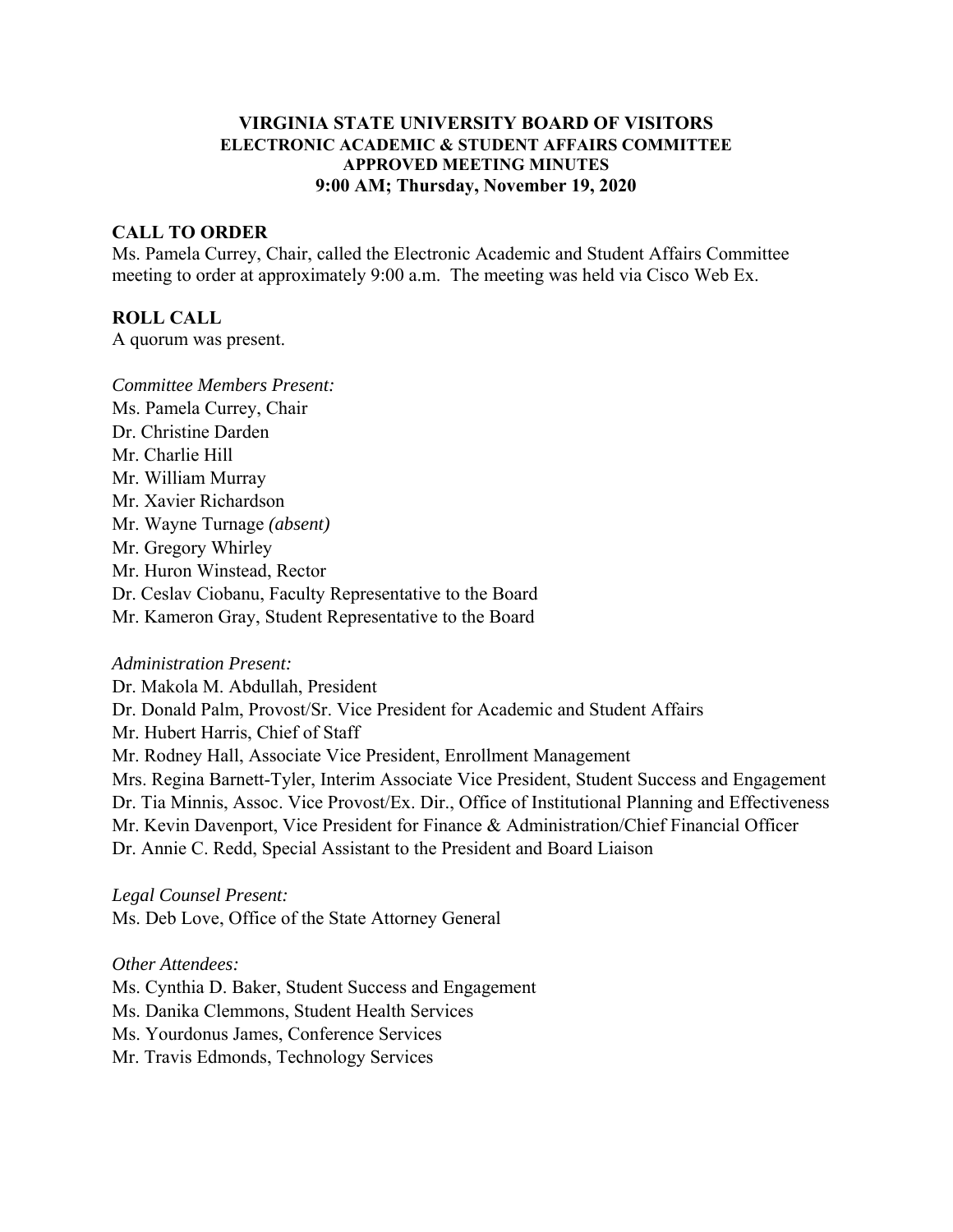## **APPROVAL OF AGENDA**

Ms. Currey gave an overview of today's full agenda acknowledging that there were no new items to approve and also highlighting the area set aside to discuss the SCHEV reporting. Additional discussion will take place on Friday, November 20, 2020 when SCHEV staff will be present to answer any questions from the full board.

## **APPROVAL OF PREVIOUS MEETING MINUTES**

The committee approved the minutes from the September 18, 2020 meeting by roll call vote.

## **PRESIDENT'S REMARKS**

President Abdullah introduced Dr. Ceslav Ciobanu, the new Faculty Senate Chair and the new Faculty Representative to the Board. Dr. Ciobanu, Professor of Economics and Coordinator of Economics Programs had worked at VSU for 16 years. Dr. Ciobanu earned his academic degrees from Moscow State University.

## **REPORTS AND RECOMMENDATIONS**

Dr. Donald Palm brought greetings to the Board and acknowledged the planned full agenda to include Spring 2021 Reopening plan, SCHEV Performance Measures, Enrollment, Retention Rate, and Student Success Initiatives. Dr. Palm then introduced Mrs. Danika Clemmons, Director for Student Health Services to present the reopening plan for Spring 2021. Mrs. Clemmons acknowledged the collaboration of partners such as Virginia Department of Health, Bon Secours, VACUMD, and Internal partners regarding the reopening plan. She highlighted (4) focal areas and included key elements of the reopening plan.

### **1. Repopulation of the Campus** –

- **Training modules to Faculty, Staff, Students**
- **Student Health Services Handbook**
- Calendar to Reopen (Students move in mid to late January) with a planned reopening date of February 1, 2021.

# **2. Monitoring health conditions to detect infection**

- Testing of students during Move in (Rapid and PCR Antigen). Rapid testing takes about 15 minutes to return results and could present false negatives and false positives while the PCR Antigen could take days to weeks for results but with more affirmative information.
- Faculty and Staff strongly encouraged to go to Primary Care or Urgent Care to obtain COVID test
- Surveillance testing will be at 15% population of faculty, staff, and students.
- **Temperature checks and screenings provided by self-monitoring (paper format)** and Hands free temperature screening stations in high traffic areas.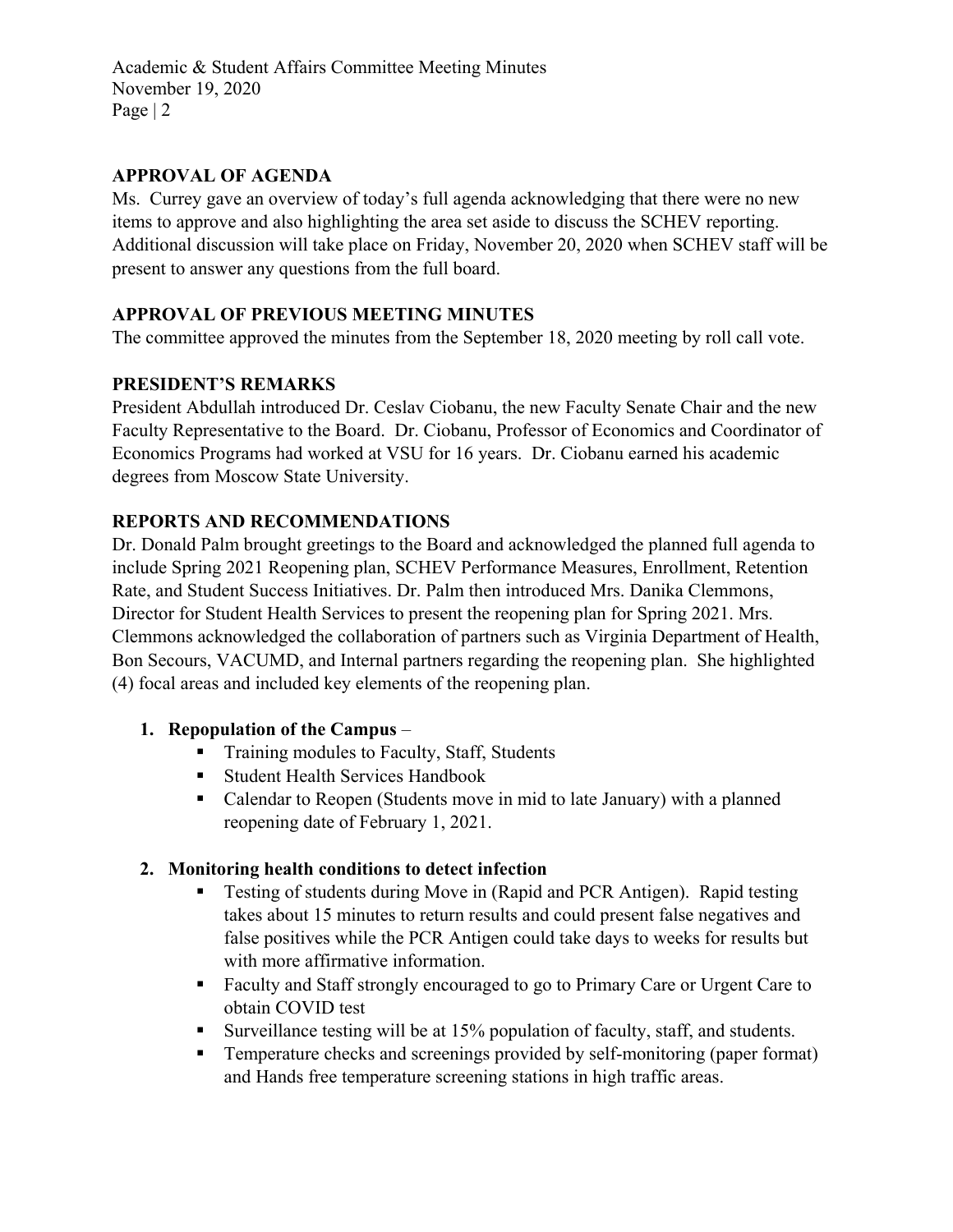### **3. Containment to prevent Spread of the Disease when detected**

- Isolation/Quarantine quarters will be in Whiting Hall (55 individual spaces)
- Students have the option to return home or isolate in Whiting Hall. Will sign document if choose to go home acknowledging the potential risk of their return home. Must obtain a clearance from physician before returning to campus.
- **Student Health to acquire additional staffing**
- Trained contract tracers outside of VDH
- Separate locations for sick/well visits
- **Campus Dashboard created with daily updates**
- Strongly encouraging everyone to download COVID Wise App.

### **4. Shutdown considerations**

- Continuous review of current COVID 19 numbers statewide and campus wide regarding spikes and/or elevations
- Review of statewide restrictions and consultation with VDH state Epidemiologist, local government, orders per the Governor, and state guideline changes, in addition to If the (55) individual spaces in Whiting Hall have been filled to capacity with verified COVID 19 cases.

Ms. Clemmons responded to Visitors' comments and questions that the VSU plan is in compliance with Virginia guidelines and best practices of other higher education institutions relative to the overall plan, sample testing, surveillance testing, and temperature kiosks.

Dr. Palm discussed the SCHEV report and explained how SCHEV evaluates state institutions. SCHEV evaluates biannually and reports are generated only on the even year for (6) performance measure. VSU was evaluated on 2017-2018 and 2018-2019 in year 2020. Dr. Palm advised that measures 1-4 are actual measures presented to SCHEV by VSU and not from SCHEV, while measures for 5-6 are based on average comparisons. What VSU is truly at fault for in measures 1-4 is for overreaching in their efforts in making projections.

- 1. Performance Measure 1 (the number of in-state undergraduate headcount enrollment)
- 2. Performance Measure 2 (the number of in-state bachelor degree awards)
- 3. Performance Measure 3 (in-state STEM-H bachelor degree awards)
- 4. Performance Measure 4 (the number of in-state, upper level sophomore level for twoyear institutions and junior and senior level for four-year institutions-program-placed, full time equivalent students)
- 5. Performance Measure 5 (the number of in-state bachelor degrees awarded to students from underrepresented populations)
- 6. Performance Measure 6 (the number of in-state two year transfers to four-year institution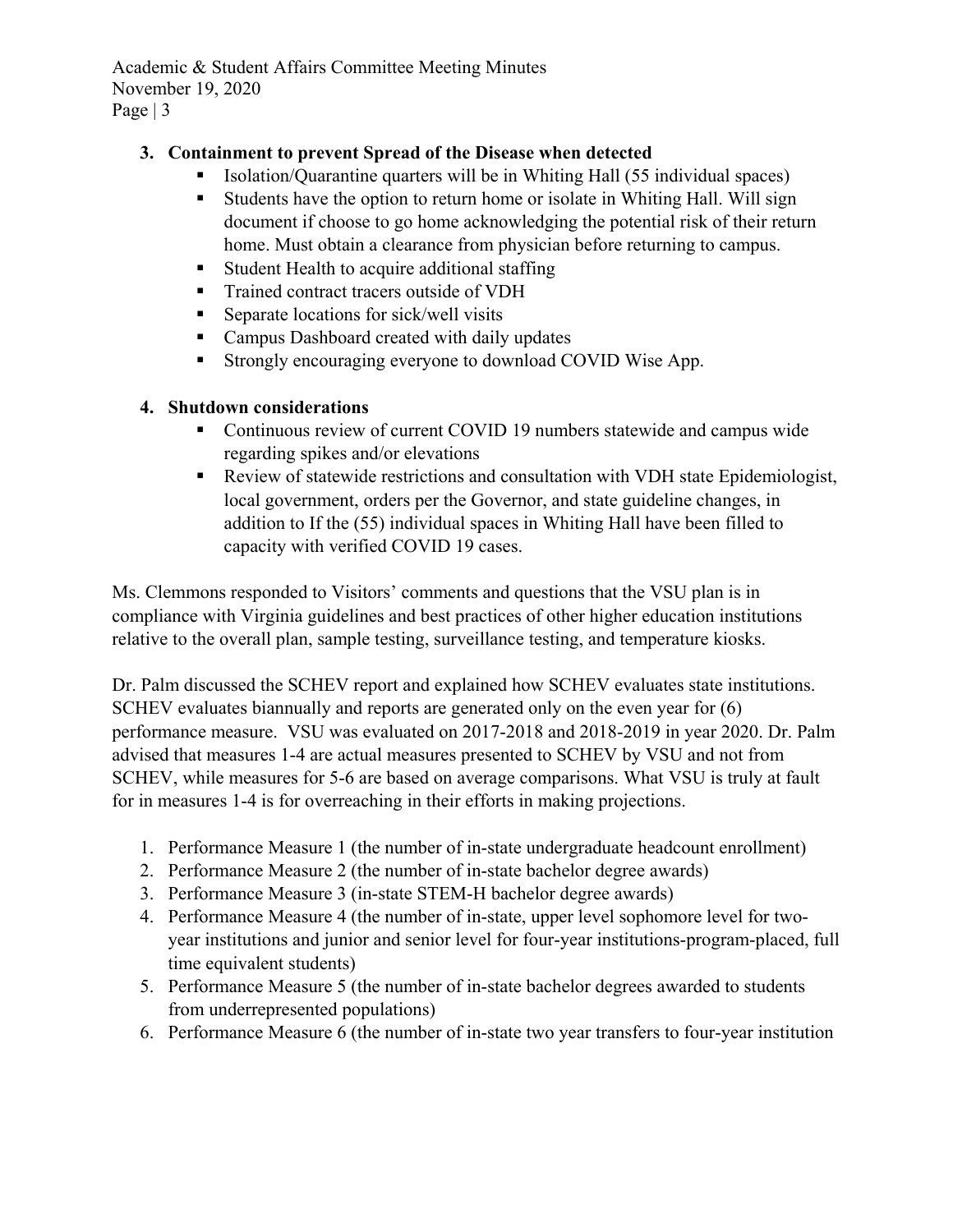Dr. Palm then presented data specifically breaking down per performance measure and year and the results. He advised the Board that VSU has been diligently working with SCHEV regarding a remediation plan and a lot of the items in the plan were and have already been addressed in VSU's strategic plan. Dr. Palm highlighted Initiatives, systems, and processes already instituted to support the measures such as the following:

- Out in Four
- Transfer Initiatives (Trojan Alliance Program, Transfer Equivalency Website)
- Degree Audits
- High-Tech/High-Touch Advising System
- Enhance and Tailored Student Success Initiatives
- Early Alert System Monitoring Student Progression (EAB)
- Implementation of Academic Support Counselors and Graduation Specialist in each College.
- Supplemental instructional programs to support students' academic progress and progression.

Dr. Palm advised the need to slow the pace and utilize the predictive analytical tools currently in place to enhance projections.

- Predictive Analytics (Institutional Research)
- EAB/Student Success Collaborative
- Early Alert Systems
- Degree Works –Degree Audits
- Engage in strategic efforts focused on our in-state populations.

Discussion followed to clarify the SCHEV procedure in reporting and evaluation and discuss if/how the report may impact SACSCOC accreditation, financial benefits, and future enrollment projections. The Dr. Palm will include updates on the progress of the remediation plan in future meetings.

Mr. Rodney Hall presented enrollment updates and data for fall 2020, spring 2021, and fall 2021. He advised at this time it is not unusual for those numbers for fall 2021 to be low. Mr. Hall then presented updates and shared information on recruitment initiatives, plans, and events.

- Transfer Equivalency Website
- Virtual Recruitment Events
- Trojan Transfer Days (December 2020 and February 2021)
- VSU Open House on November 21, 2020
- Video Messaging (NEW)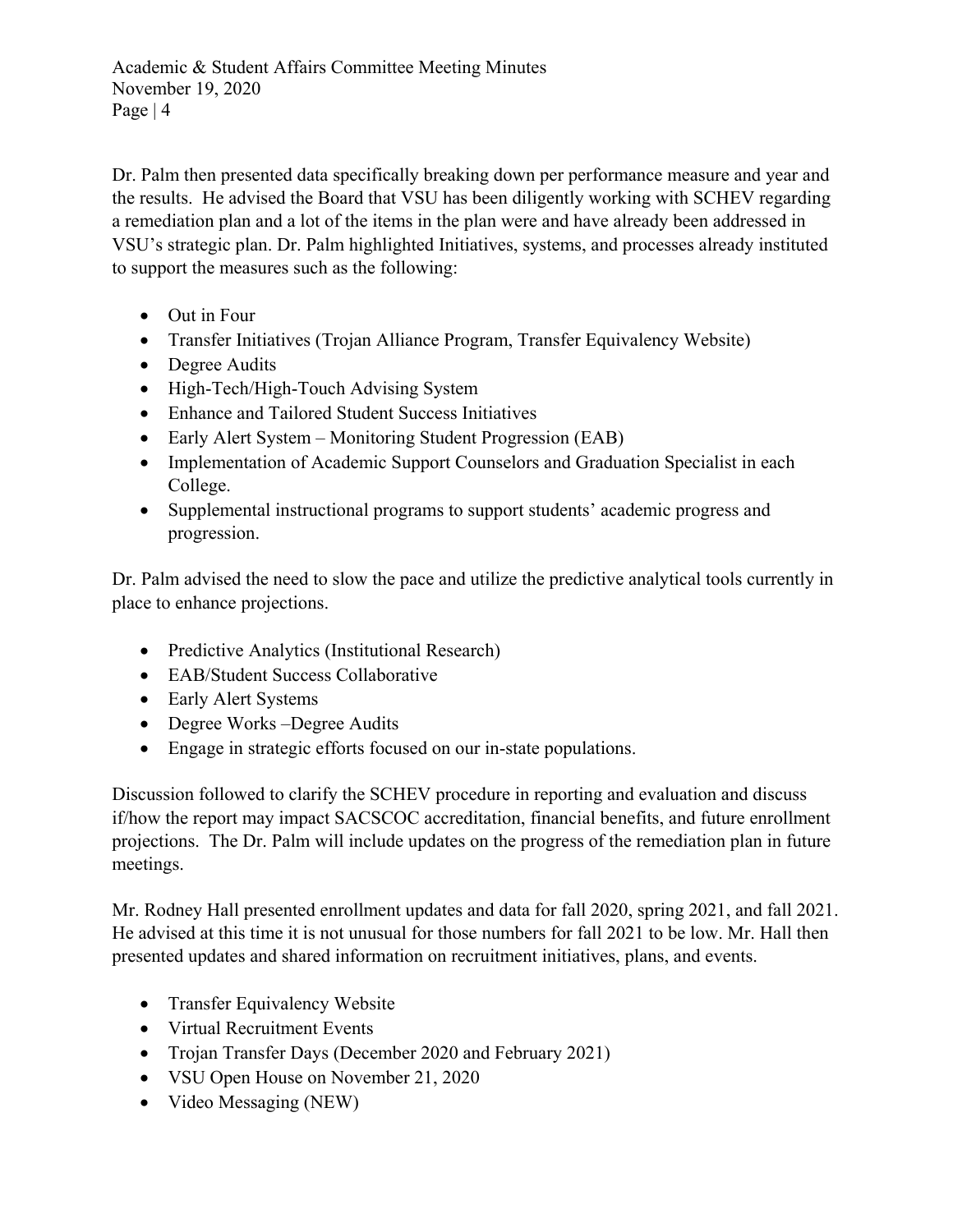Dr. Palm noted the fall 2020 enrollment data with Fall 2020 enrollment being 4,020 with the breakdown of new undergraduates, new graduate students, returning undergraduates, and returning graduate students. Dr. Palm spoke on the retention rate providing data regarding the 2019 new full time (First Time in College) students as 1065 vs those students who returned for a 2<sup>nd</sup> year as 666. For a retention rate of 63%. Dr. Palm advised that this number was more towards the 58% range but actually increased in spite of COVID 19.

Dr. Palm then introduced Dr. Alexis Brooks-Walters, Executive Director for Academic Center for Excellence (ACE), who provided an overview of Strategic Initiatives. Dr. Brooks-Walters followed up on shared retention initiatives and some factors behind them.

- Institutional environment
- Student Success dependent upon academic and student affairs
- Different populations
- Campus is student centered

Dr. Brooks Walters also shared information about the ACE Strategic Initiatives.

Strategy 1-Entry and Transitions

- **Mandatory Orientation (either online or in person)**
- **Enrollment in first year experience FRST 101**
- Selection of Major (requirement)
- Utilization of Super Strong/Myers Briggs testing

Strategy 2-Community Building

- Develop Summer Bridge Program
- Expand Living Learning community to include (4) groups Engineering Education Medical Scholars

Honors

■ Participation in GroupMe chats

Strategy 3-Learning and Academic support

- **Early alerts**
- **I**nterventions
- Smart Thinking usage October  $1 -$ October 31

Strategy 4-Counseling and Advising

- Counseling and Advising
- **Intrusive Advising**
- Financial Aid advising
- **Wellness**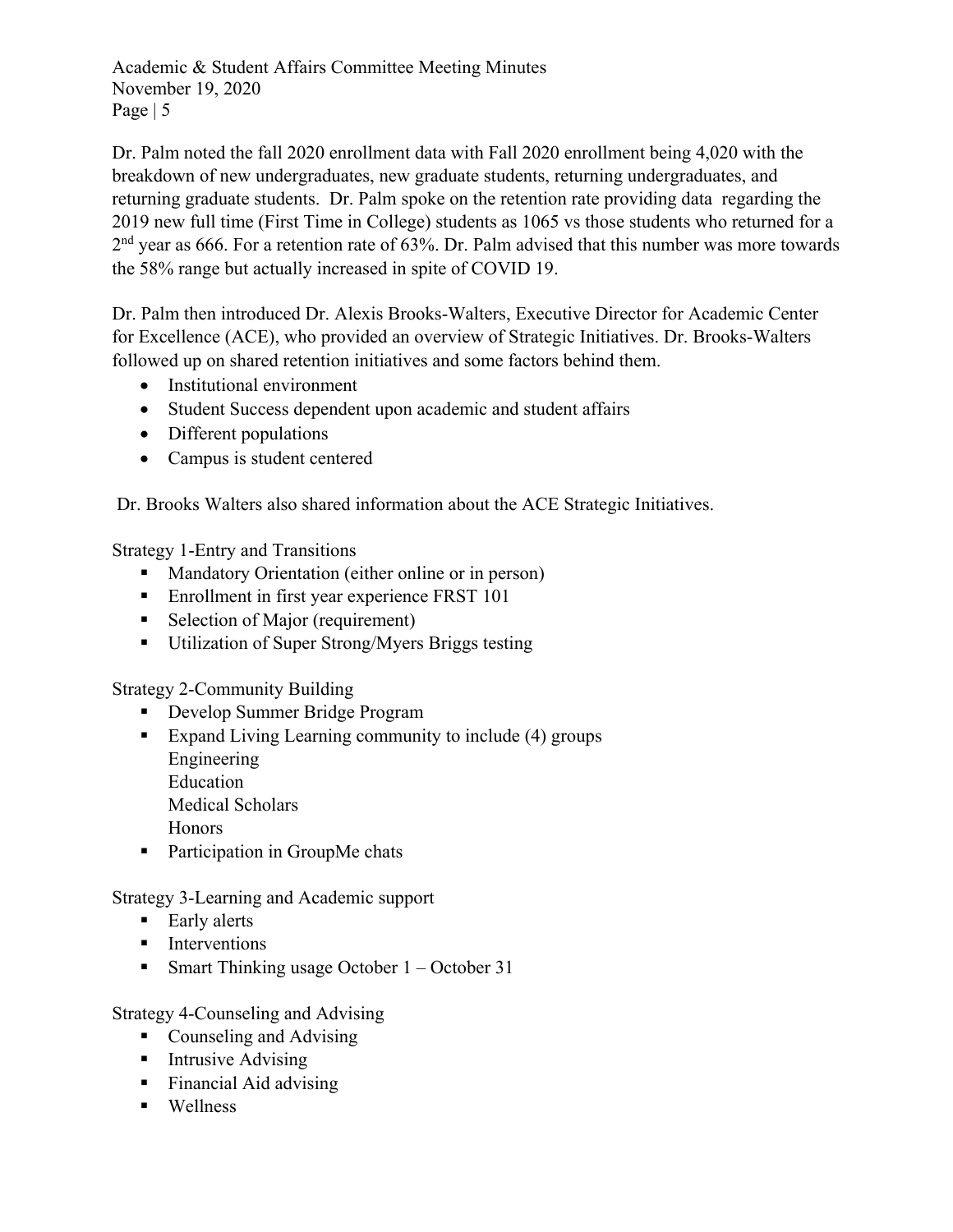Strategy 5 Data and Communication: EAB Strategy 6 Specific College Level Retention Strategies: Project success Initiatives

Dr. Palm informed the Committee of the new program submissions to SCHEV advising that in October, the MSW Social Work was approved. Programs being submitted in December for May approval include the following:

- **MBA Business Admin and Management**
- **MS Data Analytics Engineering**
- Ed. S Education Specialist
- **BS** Sports Management

Dr. Palm introduced Mrs. Regina Barnett-Tyler to give updates on the Division of Student Success and Engagement initiatives and plans for the spring 2021.

- Finalization of the student move in process
- Finalization of the Isolations/Quarantine quarters planned for Whiting Hall
- All students must be validated prior to move in; therefore, the Move in checklist has also been advised and should be sent out soon to students
- VSU Stop the Spread Agreement has been updated and finalized
- A practice Move in will occur on December 1, 2020 with the return of the Basketball teams to campus
- The planning of Spring 2021 Welcome Week
- Student Town Hall and Parent Town Halls to occur prior to student return to address questions and concerns
- Trojan Triple Threat (Mister and Miss VSU Pageant, Virtual Step Show, and Gospel Chorale Concert).
- Meals are set up for the Isolation/Quarantine Halls. Meals to be delivered by Thompson Hospitality 3x a day based on the student meal plan. Preparation of snack kits, water will be available in Residence rooms, and Student Health Services for monitoring via telehealth and UCC Services will be available and provided. Will have opportunity to go outside away from community for wellness.
- SSE Observation of various causes in the month of October to include Breast Cancer, LGBTQ
- **SGA Joint Administration and SGA Town Hall held**
- Freshmen elections currently in progress.

Mr. Hubert Harris gave a brief update on the Technology stipend; 2695 students received the stipend for an average of \$480.00 per student. The amount awarded totaled \$1.2 million dollars. The awards were for utilization of various technology items.